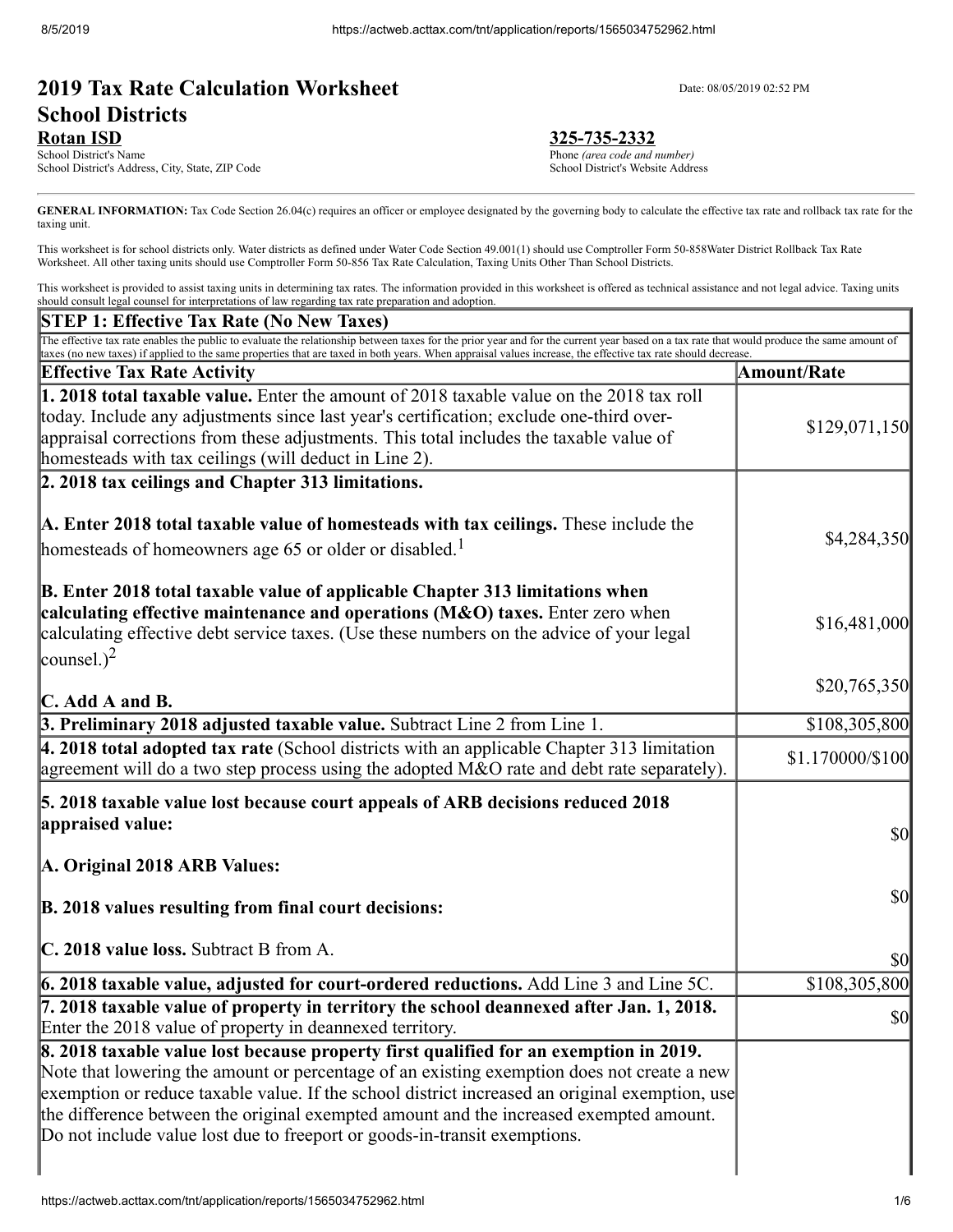| A. Absolute exemptions. Use 2018 market value:                                                                                                                                                                                                                                                                                                                                                                                                                                                                                                                           |                                     |
|--------------------------------------------------------------------------------------------------------------------------------------------------------------------------------------------------------------------------------------------------------------------------------------------------------------------------------------------------------------------------------------------------------------------------------------------------------------------------------------------------------------------------------------------------------------------------|-------------------------------------|
| <b>B. Partial exemptions.</b> 2019 exemption amount or 2019 percentage exemption times $2018$<br>value:                                                                                                                                                                                                                                                                                                                                                                                                                                                                  | \$60,290                            |
| C. Value loss. Add A and B.                                                                                                                                                                                                                                                                                                                                                                                                                                                                                                                                              | \$84,220                            |
|                                                                                                                                                                                                                                                                                                                                                                                                                                                                                                                                                                          |                                     |
| 9. 2018 taxable value lost because property first qualified for agricultural appraisal (1-<br>d or 1-d-1), timber appraisal, recreational/scenic appraisal or public access airport<br>special appraisal in 2019. Use only properties that qualified in 2019 for the first time; do<br>not use properties that qualified in 2018.                                                                                                                                                                                                                                        | \$144,510                           |
| A. 2018 market value:                                                                                                                                                                                                                                                                                                                                                                                                                                                                                                                                                    | \$0                                 |
| <b>B. 2019 productivity or special appraised value:</b>                                                                                                                                                                                                                                                                                                                                                                                                                                                                                                                  | \$0                                 |
| C. Value loss. Subtract B from A.                                                                                                                                                                                                                                                                                                                                                                                                                                                                                                                                        | \$0                                 |
| 10. Total adjustments for lost value. Add Lines 7, 8C and 9C.                                                                                                                                                                                                                                                                                                                                                                                                                                                                                                            | \$144,510                           |
| 11. 2018 adjusted taxable value. Subtract Line 10 from Line 6.                                                                                                                                                                                                                                                                                                                                                                                                                                                                                                           | \$108,161,290                       |
| 12. Adjusted 2018 taxes. Multiply Line 4 by Line 11 and divide by \$100.                                                                                                                                                                                                                                                                                                                                                                                                                                                                                                 | \$1,265,487                         |
| 13. Taxes refunded for years preceding tax year 2018. Enter the amount of taxes refunded<br>by the district for tax years preceding tax year 2018. Types of refunds include court<br>decisions, corrections and payment errors. Do not include refunds for tax year 2018. This<br>line applies only to tax years preceding tax year 2018.                                                                                                                                                                                                                                | \$518                               |
| 14. Adjusted 2018 taxes with refunds. Add Lines 12 and 13.                                                                                                                                                                                                                                                                                                                                                                                                                                                                                                               | \$1,266,005                         |
| 15. Total 2019 taxable value on the 2019 certified appraisal roll today. This value<br>includes only certified values and includes the total taxable value of homesteads with tax<br>ceilings (will deduct in Line 17). These homesteads include homeowners age 65 or older or<br>disabled.                                                                                                                                                                                                                                                                              |                                     |
|                                                                                                                                                                                                                                                                                                                                                                                                                                                                                                                                                                          | \$171,753,020                       |
| A. Certified values only: <sup>3</sup>                                                                                                                                                                                                                                                                                                                                                                                                                                                                                                                                   |                                     |
| <b>B. Pollution control and energy storage exemption:</b> Deduct the value of property<br>exempted for the current tax year for the first time as pollution control or energy storage<br>system property:                                                                                                                                                                                                                                                                                                                                                                | $\sim 0$                            |
| C. Total value. Subtract B from A.                                                                                                                                                                                                                                                                                                                                                                                                                                                                                                                                       | \$171,753,020                       |
| 16. Total value of properties under protest or not included on certified appraisal roll.                                                                                                                                                                                                                                                                                                                                                                                                                                                                                 |                                     |
| A. 2019 taxable value of properties under protest. The chief appraiser certifies a list of<br>properties still under ARB protest. The list shows the appraisal district's value and the<br>taxpayer's claimed value, if any, or an estimate of the value if the taxpayer wins. For each of<br>the properties under protest, use the lowest of these values. Enter the total value.                                                                                                                                                                                       | $\vert \mathbf{S} \mathbf{0} \vert$ |
| B. 2019 value of properties not under protest or included on certified appraisal roll.<br>The chief appraiser gives school districts a list of those taxable properties that the chief<br>appraiser knows about, but are not included in the appraisal roll certification. These<br>properties are not on the list of properties that are still under protest. On this list of<br>properties, the chief appraiser includes the market value, appraised value and exemptions for<br>the preceding year and a reasonable estimate of the market value, appraised value and | $\vert \$\text{O}\vert$             |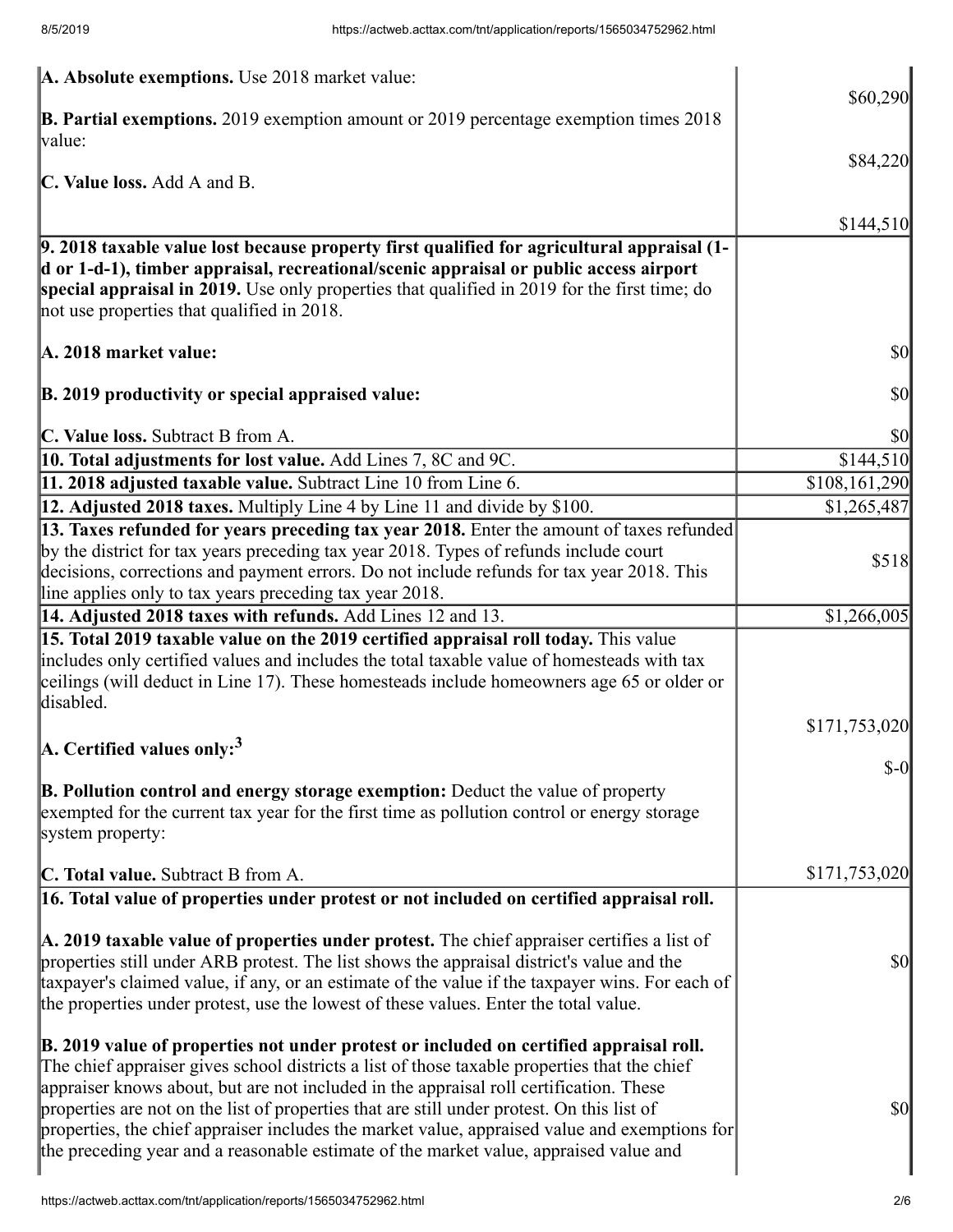| exemptions for the current year. Use the lower market, appraised or taxable value (as<br>appropriate). Enter the total value.                                                                                                                                                                                                                                                                                                      |                         |
|------------------------------------------------------------------------------------------------------------------------------------------------------------------------------------------------------------------------------------------------------------------------------------------------------------------------------------------------------------------------------------------------------------------------------------|-------------------------|
| C. Total value under protest or not certified: Add A and B.                                                                                                                                                                                                                                                                                                                                                                        |                         |
|                                                                                                                                                                                                                                                                                                                                                                                                                                    | $\sqrt{50}$             |
| [17. 2019 tax ceilings and Chapter 313 limitations.<br>A. Enter 2019 total taxable value of homesteads with tax ceilings. These include the<br>homesteads of homeowners age 65 or older or disabled. <sup>4</sup>                                                                                                                                                                                                                  | \$5,113,560             |
| <b>B.</b> Enter 2019 total taxable value of applicable Chapter 313 limitations when<br>calculating effective M&O taxes. Enter zero when calculating effective debt service taxes.<br>(Use these numbers on the advice of your legal counsel.) <sup>5</sup>                                                                                                                                                                         | \$13,877,000            |
| $\mathbb C$ . Add A and B.                                                                                                                                                                                                                                                                                                                                                                                                         |                         |
|                                                                                                                                                                                                                                                                                                                                                                                                                                    | \$18,990,560            |
| 18. 2019 total taxable value. Add Lines 15C and 16C. Subtract Line 17C.                                                                                                                                                                                                                                                                                                                                                            | \$152,762,460           |
| 19. Total 2019 taxable value of properties in territory annexed after Jan. 1, 2018.<br>Include both real and personal property. Enter the 2019 value of property in territory<br>annexed by the school district.                                                                                                                                                                                                                   | $\vert \$\text{O}\vert$ |
| 20. Total 2019 taxable value of new improvements and new personal property located<br>in new improvements. New means the item was not on the appraisal roll in 2018. New<br>additions to existing improvements may be included if the appraised value can be<br>determined. New personal property in a new improvement must have been brought into the<br>school district after Jan. 1, 2018, and be located in a new improvement. | \$160,430               |
| 21. Total adjustments to the 2019 taxable value. Add Lines 19 and 20.                                                                                                                                                                                                                                                                                                                                                              | \$160,430               |
| 22. 2019 adjusted taxable value. Subtract Line 21 from Line 18.                                                                                                                                                                                                                                                                                                                                                                    | \$152,602,030           |
| 23. 2019 effective tax rate. Divide Line 14 by Line 22 and multiply by \$100.                                                                                                                                                                                                                                                                                                                                                      | \$0.829612/\$100        |
| $24.2019$ effective tax rate for ISDs with Chapter 313 Limitations. Add together the<br>effective tax rates for M&O and debt service for those school districts that participate in an<br>applicable Chapter 313 limitations agreement.                                                                                                                                                                                            | \$0/\$100               |

<sup>1</sup>Tex. Tax Code Section 26.012(14) Tex. Tax Code Section 26.012(6) Tex. Tax Code Section 26.012(6) Tex. Tax Code Section 26.012(6)(A)(i)

 $5$ Tex. Tax Code Section 26.012(6)(A)(ii)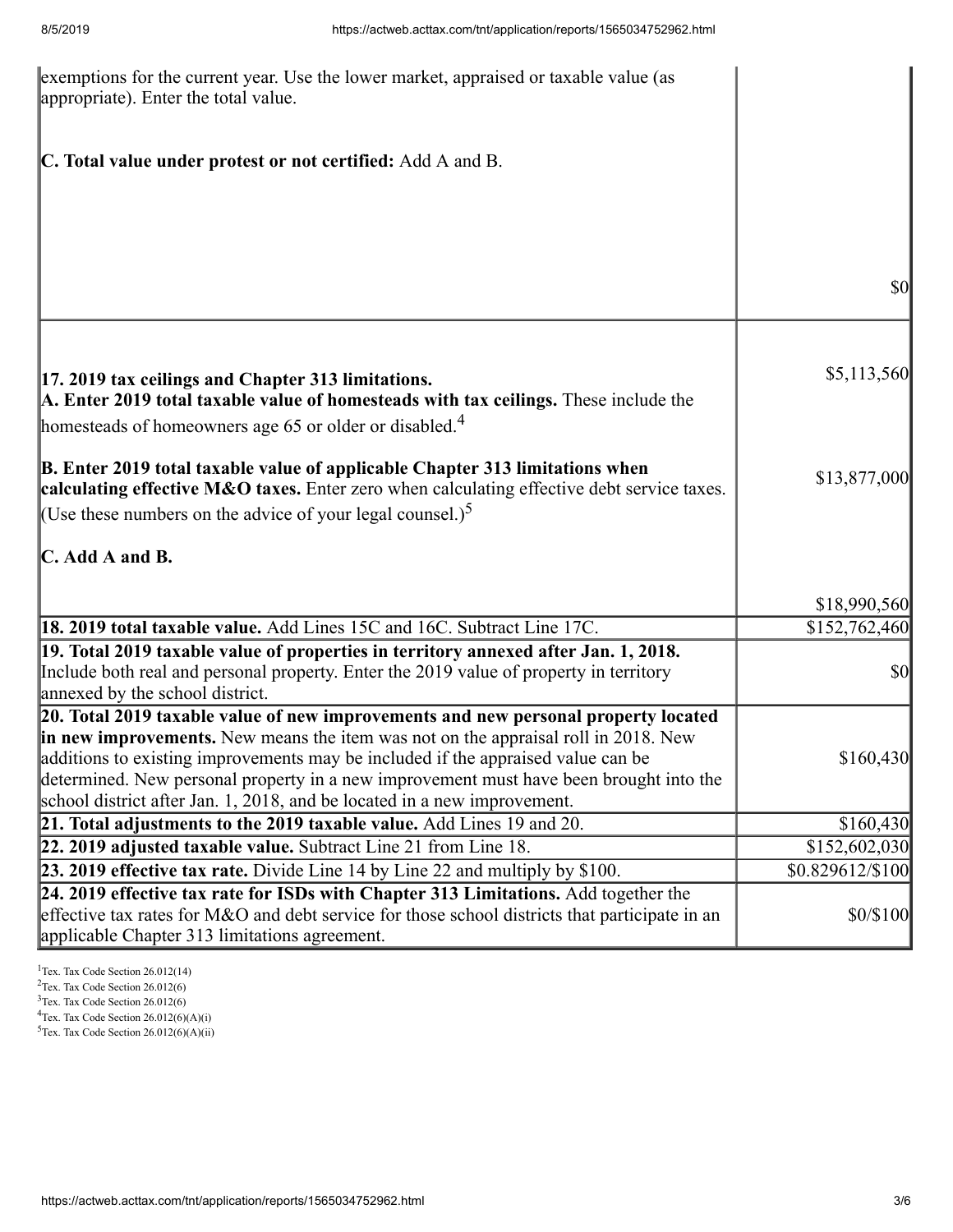#### **STEP 2: Voter-Approval Tax Rate**

Most school districts calculate a voter-approval tax rate that is split into two separate rates:

- 1. Maintenance and Operations (M&O): The M&O rate is the portion of the tax rate that raises taxes for any lawful purpose other than debt service for which a taxing unit may spend property tax revenue. This rate accounts for such things as salaries, utilities and day-to-day operations.
- 2. **Debt:** The debt tax rate includes the debt service necessary to pay the school district's debt payments in the coming year. This rate accounts for principal and interest on bonds and other debt secured by property tax revenue.

In most cases the voter-approval tax rate exceeds the effective tax rate, but occasionally decreases in a school district's debt service will cause the effective tax rate to be higher than the rollback tax rate.

| pondack tax rate.<br><b>Voter-Approval Tax Rate Activity</b>                                    | <b>Amount/Rate</b>                  |
|-------------------------------------------------------------------------------------------------|-------------------------------------|
|                                                                                                 |                                     |
| <b>25. 2019 voter-approval M&amp;O rate.</b> The sum of the following as calculated in Tax Code |                                     |
| Section $26.08(n)(1)(A),(B)$ and (C). Go to Region 13 Education Service Center's Worksheet      |                                     |
| for State Aid Template for 2019-2020 to determine state compression percentage and the          |                                     |
| district enrichment tax rate (DTR).                                                             | \$0.9300                            |
| A. The rate per \$100 of taxable value that is equal to the 2019 state compression              |                                     |
| percentage plus \$1.00                                                                          |                                     |
|                                                                                                 | \$0.138350                          |
| <b>B.</b> The greater of:                                                                       |                                     |
| (i) 2018 M&O - $$1.00 + DTR$ reduction)                                                         |                                     |
| <b>OR</b>                                                                                       |                                     |
| (ii) \$0.04 per \$100 of taxable value                                                          |                                     |
| $\mathbb C$ . Add A and B.                                                                      |                                     |
|                                                                                                 | \$1.068350                          |
| 26. Total 2019 debt to be paid with property tax revenue.                                       |                                     |
| Debt means the interest and principal that will be paid on debts that:                          |                                     |
| $(1)$ Are paid by property taxes,                                                               |                                     |
| $(2)$ Are secured by property taxes,                                                            |                                     |
| $(3)$ Are scheduled for payment over a period longer than one year, and                         |                                     |
| $\parallel$ (4) Are not classified in the school district's budget as M&O expenses.             |                                     |
| A. Debt includes contractual payments to other school districts that have incurred debt on      |                                     |
| behalf of this school district, if those debts meet the four conditions above. Include only     | <b>\$0</b>                          |
| amounts that will be paid from property tax revenue. Do not include appraisal district budget   |                                     |
| payments. Enter debt amount:                                                                    |                                     |
| B. Subtract <b>unencumbered fund amount</b> used to reduce total debt.                          | $\vert \mathbf{S} \mathbf{0} \vert$ |
|                                                                                                 |                                     |
| C. Subtract state aid received for paying principal and interest on debt for facilities through |                                     |
| the existing debt allotment program and/or instructional facilities allotment program.          | $\frac{1}{2}$                       |
| D. Adjust debt: Subtract B and C from A.                                                        | $ 10\rangle$                        |
| 27. Certified 2018 excess debt collections. Enter the amount certified by the collector.        | $\vert \mathcal{S}0 \vert$          |
| 28. Adjusted 2019 debt. Subtract line 27 from line 26D.                                         | $\vert \mathbf{S} \mathbf{0} \vert$ |
| 29. Certified 2019 anticipated collection rate. Enter the rate certified by the collector. If   | 100.00%                             |
| the rate is 100 percent or greater, enter 100 percent.                                          |                                     |
| 30. 2019 debt adjusted for collections. Divide line 30 by line 31.                              | <b>\$0</b>                          |
| 31. 2019 total taxable value. Enter amount on line 18.                                          | \$152,762,460                       |
| 32. 2019 debt tax rate. Divide line 30 by line 31 and multiply by \$100.                        | \$0/\$100                           |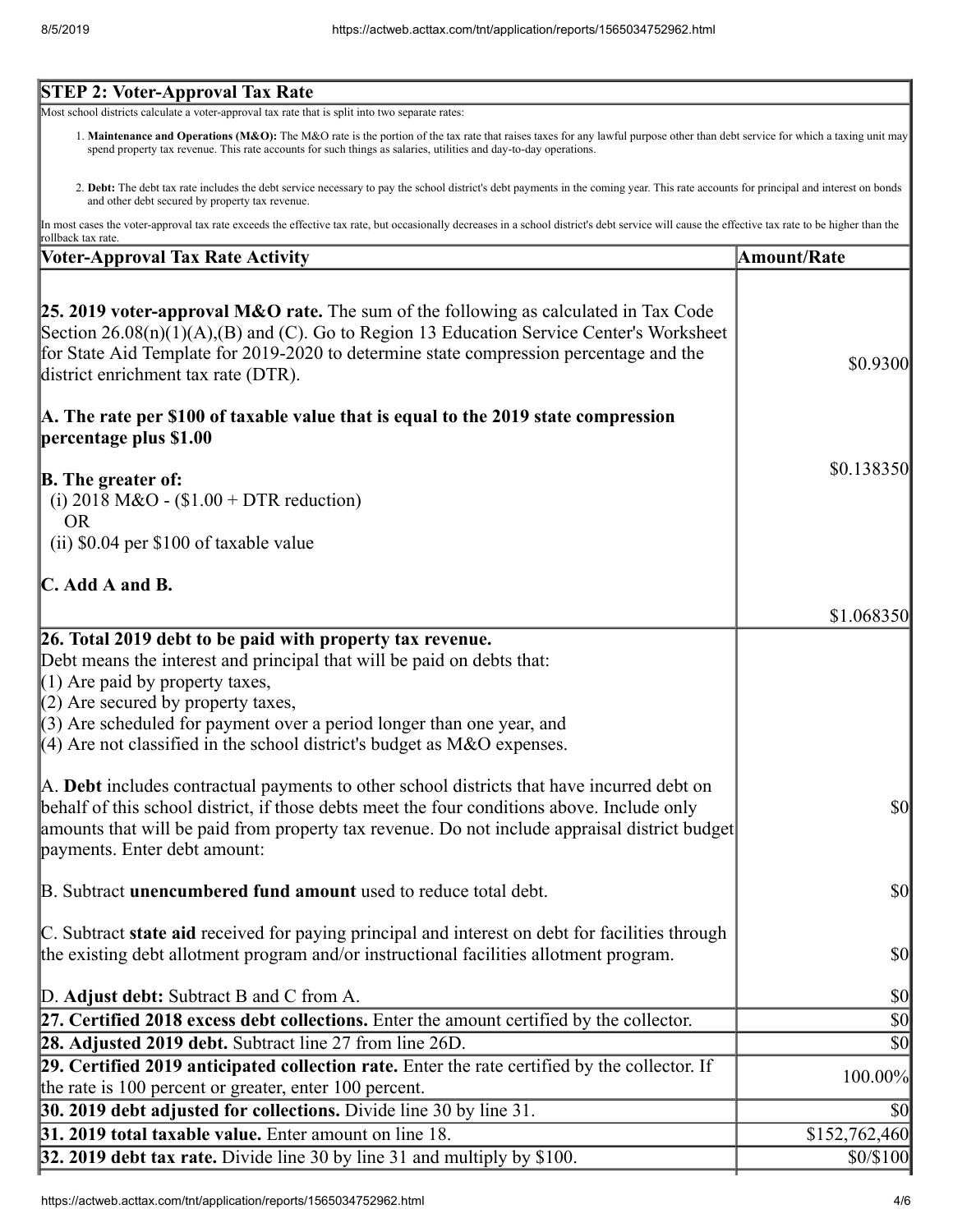# **33. 2019 voter-approval tax rate.** Adds lines 25 and 33. \$1.068350/\$100